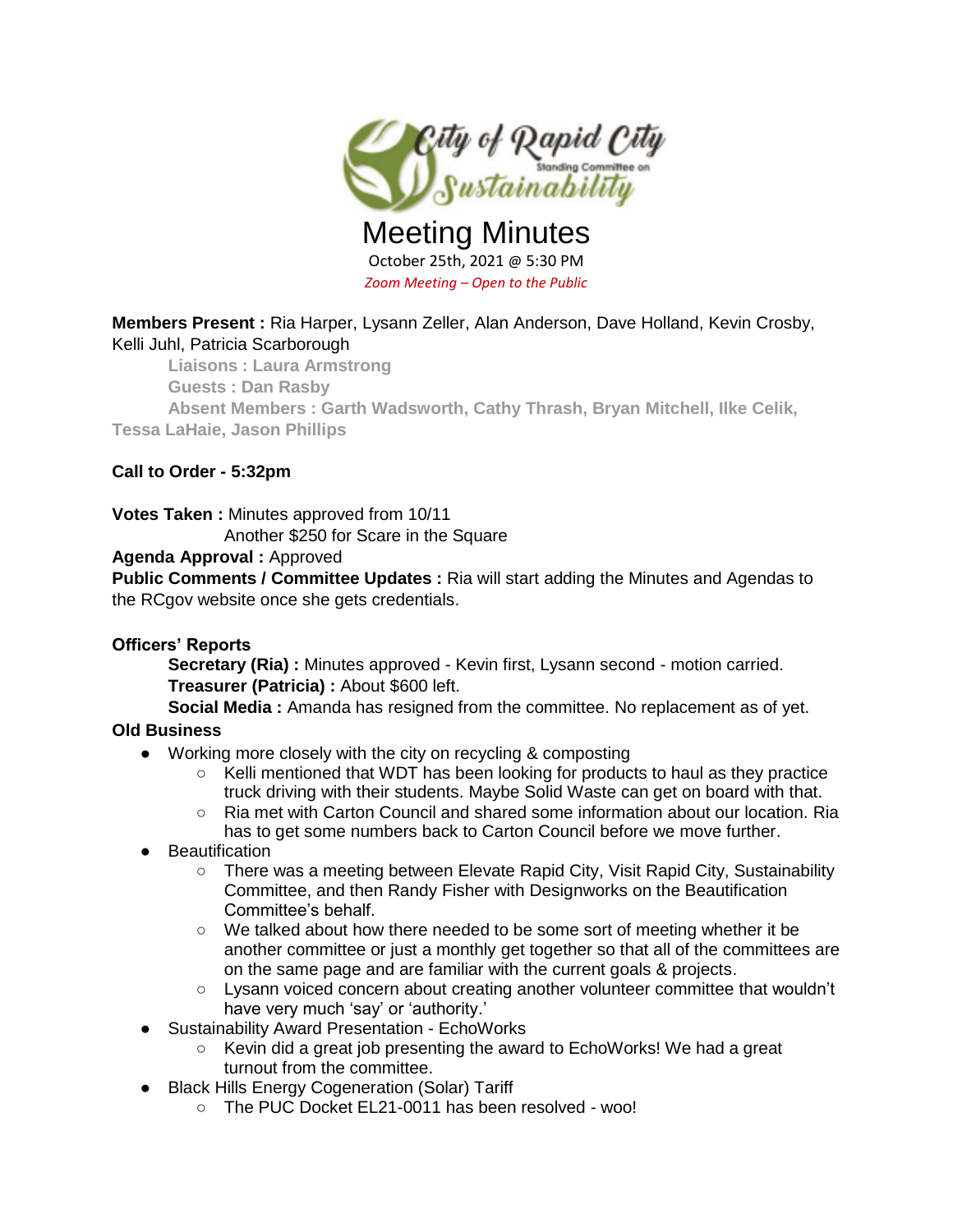- $\circ$  It was agreed that they would set up meetings for the next two years to discuss a future tariff change that would be acceptable to Black Hills Energy and the interveners.
- **Vision Fund** 
	- Trinity Eco Prayer Park is officially not getting any vision funds :( Basically, they didn't ask for enough money.
	- Kevin is trying to push sustainability, energy savings, water savings, etc. as much as he can during the process. He's also mentioned the importance of dark skies for outdoor lighting.
	- The City Parks Dept spends \$1.2 million a year on leased park facilities.
- Scare in the Square
	- Lysann is receiving everything in the mail. We need to get together this week and put 2000 seed packets together! Please email Lysann if you can help out, we are going to need all hands on deck :)
	- Ria motioned to approve another \$250, Patricia second motion carried.
	- Wednesday after work we are meeting to fill packets.
	- Patricia is going to reach out to YFS in regards to hopefully borrowing some human sized flowers for decoration on our booth.
- No Mow May update no update
- Water tour 10/26 Jackson Spring Water Plant, Cleghorn Canyon Rd 2 pm
- City Hall Green Roof No update
- Goodwill Industries Tour
	- No update looking for a date that everyone would like to go?
- Earth Day ideas
	- $\circ$  Kelli messaged Dr. Murray to see if the Earth Day Expo is still going on this next year. Dr. Murray didn't respond yet so she is going to try and talk to Bryan Mitchell.
	- Maybe get Gabe Brown as a speaker for this next year.
	- Galen Hoogestraat from USGS might have some suggestions on a speaker for Earth Day/Week.
- Youth City Council no update
- Budget Update no updates
- Sustainability Coordinator Position no updates
- Annual Report to the City Council 11/1
	- We looked over the presentation in the meeting and are going to make a few edits, but it is coming up quick!
- SD VW Mitigation Funds no updates
- CAMP update no updates
- Pollinator Garden update Bugs are still buzzin'!

# **New Business**

- Member vacancies
	- We now have one member vacancy.
	- Reminder for current members, according to our bylaws, if you miss three consecutive meetings your membership may forfeited, if there are other citizens actively participating in meetings and wanting to join the committee.
- Social Media Coordinator opening no action

# **Informational Items**

- Upcoming Meetings and Events:
	- Farmers Market Every Wednesday and Saturday from 8am 2pm
	- Scare in the Square 10/30